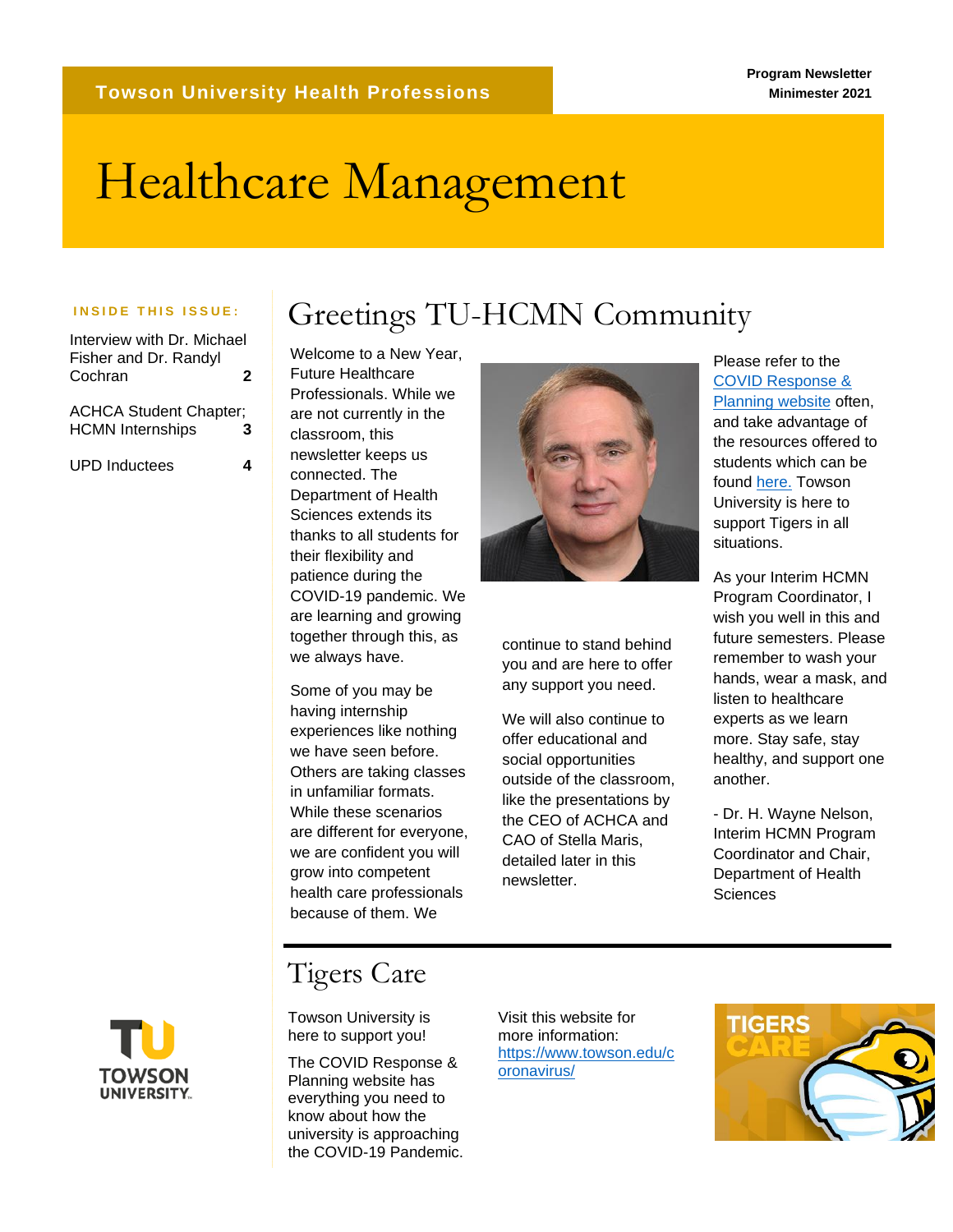### Page 2 **TU HCMN**



Dr. Michael Fisher

### Featured Faculty: Dr. Michael Fisher

**When did you join the HCMN team?** August 2020

#### **Where are you from? Where have you studied?**

I grew up in Northern California, just outside of San Francisco. I have spent most of my life in California and the Mid-Atlantic region (Washington, DC and Maryland). I attended college at the University of Southern California and earned a master's degree from Georgetown University. I then returned to California for a PhD in medical sociology at the University of California, San Francisco.

#### **Can you talk about the classes you teach?**

Currently, I teach two courses. One is Allied Health 445: Research Methods in Interprofessional Health Studies. The other is a graduate course, Health Science 603: Emerging Issues in the Health of the Nation. As a health policy and systems researcher, I truly enjoy teaching a research methods class. Research is a powerful thing, as is the knowledge it produces… I

encourage students to view everyday facets of health and health care with a critical lens and as opportunities for learning and growth. The course covers topics ranging from America's changing health policy landscape to the opioid crisis, health disparities, and the COVID-19 pandemic.

#### **What do you want students to know about you?**

I am always excited to talk with students about their academic or career goals… If I can be of help, please do not hesitate to reach out!



Dr. Randyl Cochran

## Featured Faculty: Dr. Randyl Cochran

#### **When did you join the HCMN team?**

I joined the Health Care Management program in August 2019.

#### **Tell us about one or two of your professional interests. Why do they interest you?**

My primary area of research interest is behavioral health integration. Through my research and internship experiences, I became increasingly aware of the connection between mental and physical health. I'm interested in learning more about

various tools and strategies health care organizations can adopt to deliver coordinated care to patients with complex needs. Specifically, my research focuses on the role that health information technology can play in integrating the general medical and behavioral health service systems.

#### **Which classes do you teach, and what's your favorite part about that?**

I teach HCMN 305 (Health Administration) and HLTH 207 (Health Care in the U.S.). I enjoy helping all of my students identify areas

that are of interest to them and that they may wish to pursue in their future careers. I also enjoy teaching my HLTH 207 students about various political forces that have shaped (and reformed) the U.S. health care system.

#### **What do you want students to know about you?**

I am open to new ideas and feedback. If you have an idea about a project or activity that is interesting and relevant to the course, please feel free to share.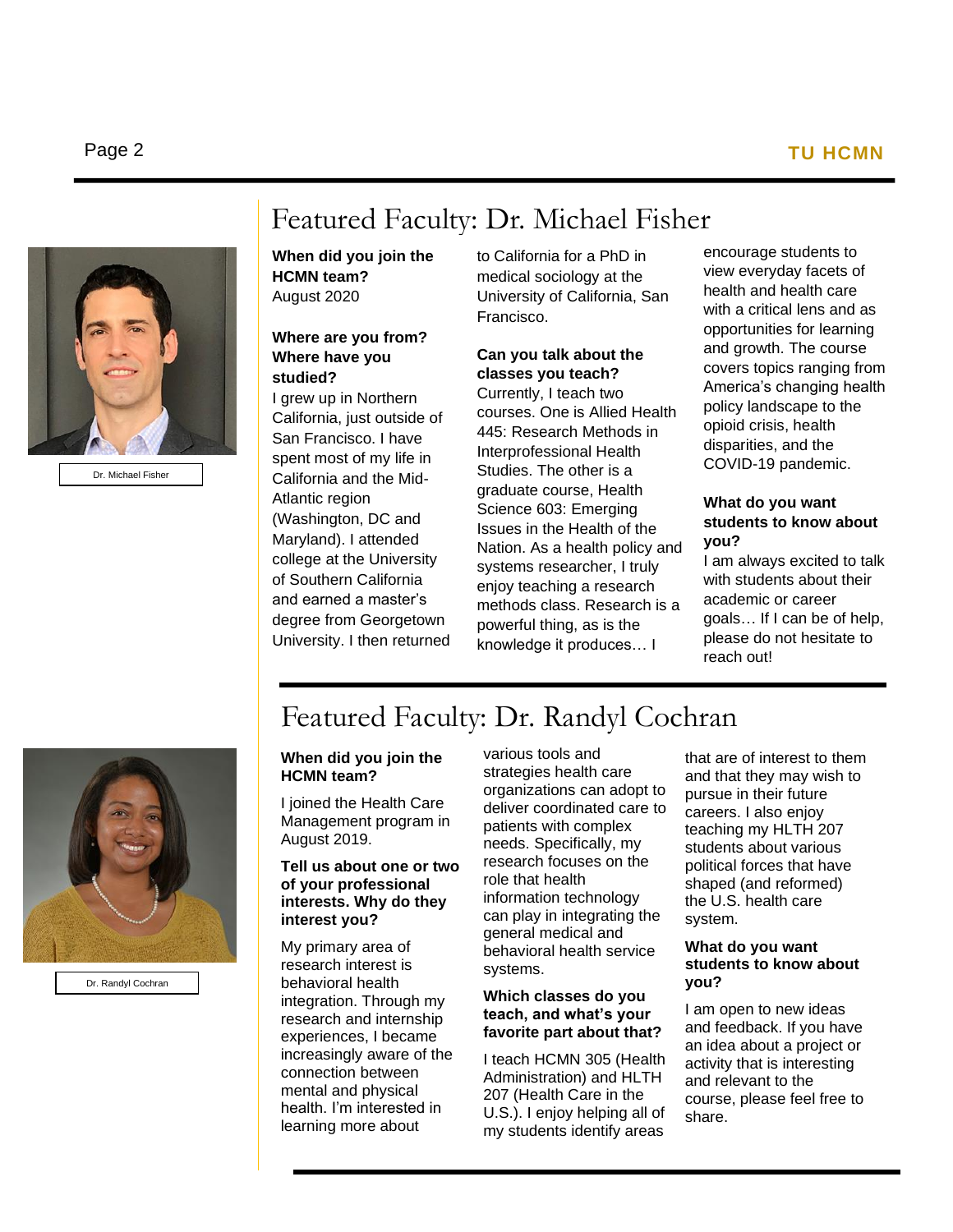### CEO of ACHCA and CAO of Stella Maris

The American College of Health Care Administrators (ACHCA) student chapter started the Fall 2020 semester with talks from the CEO of ACHCA, Bill McGinley, who talked about leadership in long-term care organizations, as well as the Chief Administrative Officer of Stella Maris in Timonium, MD, Regina Figueroa, who talked about being a diverse leader in the longterm care field. Student ACHCA members can complete a free long-term care leadership certificate as a benefit of their student membership. Future events include presentations by recent alums of the HCMN-LTCA program as well as the opportunity to attend online national industry association conferences (online student mentoring tracks open to long-term care students across the

US). For more information, contact Chase Suissa, Chapter President, at [csuiss2@students.towson.](mailto:csuiss2@students.towson.edu) [edu.](mailto:csuiss2@students.towson.edu)

Congratulations to student members who completed the LTC certificate in 2020!

> Ahmed Aljohani Safa Bakry Lauren Cooper Usman Qasim Chase Suissa Rebecca Zagurski



## Internships: What Do They Look Like Now?

The Health Care Management Internship is a web-supported, supervised, educational experience in a health service organization that serves as the culmination of the student's study of health care management. This 12-unit course is a major requirement and students must commit to a full-time (approximately 40 hour) work week under the direction of a preceptor and faculty supervisor.

Internships have changed dramatically in the age of COVID-19, although the rigor of the learning

experience has remained the same.

Some students continue to have in-person experiences. Mercy Medical Center, for example, takes students as they always have.

Certain internship sites have opted to move to online-only experiences, like the University of Maryland Medical Systems Health Plans.

Others still are offering a hybrid option. At Lighthouse Healthcare Advisors, Nicole Copeland is working in-person 3

days a week and at home 2 days a week.

Students interning at Lighthouse typically benefit from attending Healthcare Financial Management Association networking events. However these events have been suspended due to the pandemic.

Students should be prepared to be flexible in the Spring semester as things change rapidly throughout the country. However, please be assured that the program is still working in your best interest.